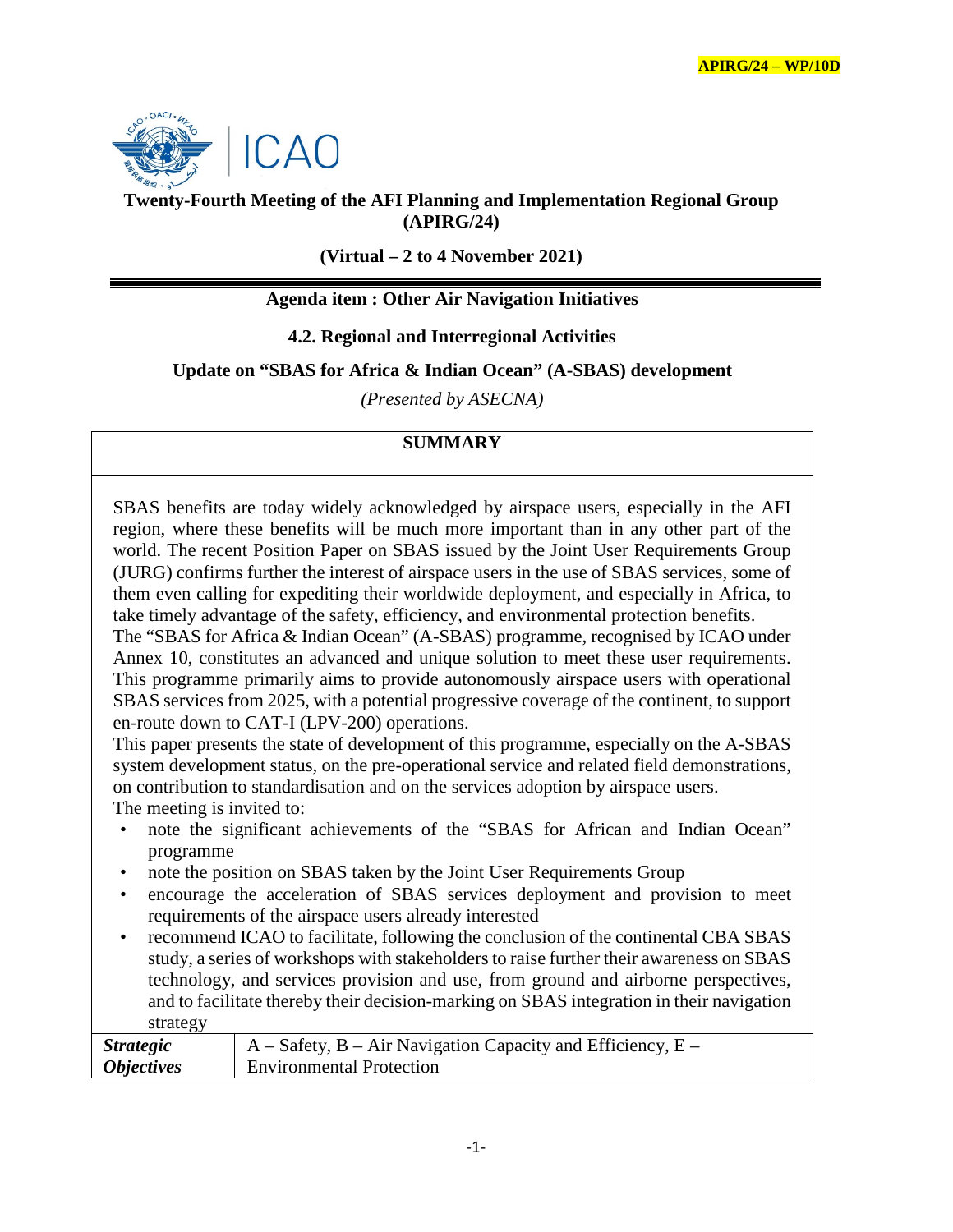# **1. INTRODUCTION**

1.1 The Joint User Requirements Group (JURG), a discussion platform established under the aegis of IATA and A4E, issued on last June 2021 a position paper on SBAS, in which airlines endorsed a position to support the worldwide deployment of SBAS services, especially in Africa, as a key enabler for PBN, with no extra air navigation charges for their use.

1.2 This position acknowledges further the benefits of the use of SBAS, especially in the AFI region where these benefits will be much more important than in any other part of the world. It also definitely confirms the interest of airspace users, some of them even calling for expediting SBAS deployment to take timely advantage of its safety, efficiency, and environmental protection benefits.

1.3 The "SBAS for Africa & Indian Ocean" (A-SBAS) programme, recognised by ICAO under Annex 10, and developed for the benefit of the AFI region within the framework of the African Union Space Policy, constitutes an advanced and unique solution to meet these user requirements.

1.4 This programme primarily aims to provide autonomously airspace users with operational SBAS services from 2025, with a potential progressive coverage of the continent. These services will support en-route down to CAT-I (LPV-200) operations, to improve availability for all PBN routes and flexibility for new and more efficient routes, and to provide an effective solution for ILS CAT-I operations "everywhere every time"

1.5 The services provision overall strategy is to meet user needs with an incremental approach in terms of coverage and performances, considering expendability towards the next generation of DFMC. More specifically, the services provision plan involves three essential steps:

- Step 0: Provision of a pre-operational (L1/L5) service from 2020, in Western and Central Africa, to support field demonstrations
- Step 1: Provision of mono-frequency (L1) services from 2025, primarily in ASECNA airspace with a potential progressive coverage of the continent, to support en-route down to CAT-I (LPV-200) operations
- Step 2: Provision of DFMC (L1/L5) services beyond 2028-2030, to support CAT-I autoland operations and beyond.

1.6 These services are intended to complement existing ILS services, which in the mid-term may not be renewed. More generally, conventional navaids will evolve towards a Minimal Operating Network (MON) to serve as a back-up in case of GNSS outages, to achieve a full capable and resilient navigation infrastructure.

1.7 The services also include Open Service (OS) to be used by mass-market receivers for general purpose applications. A SBAS Data Access Service (SDAS) is also under development, to provide solutions with enhanced performance for professional use.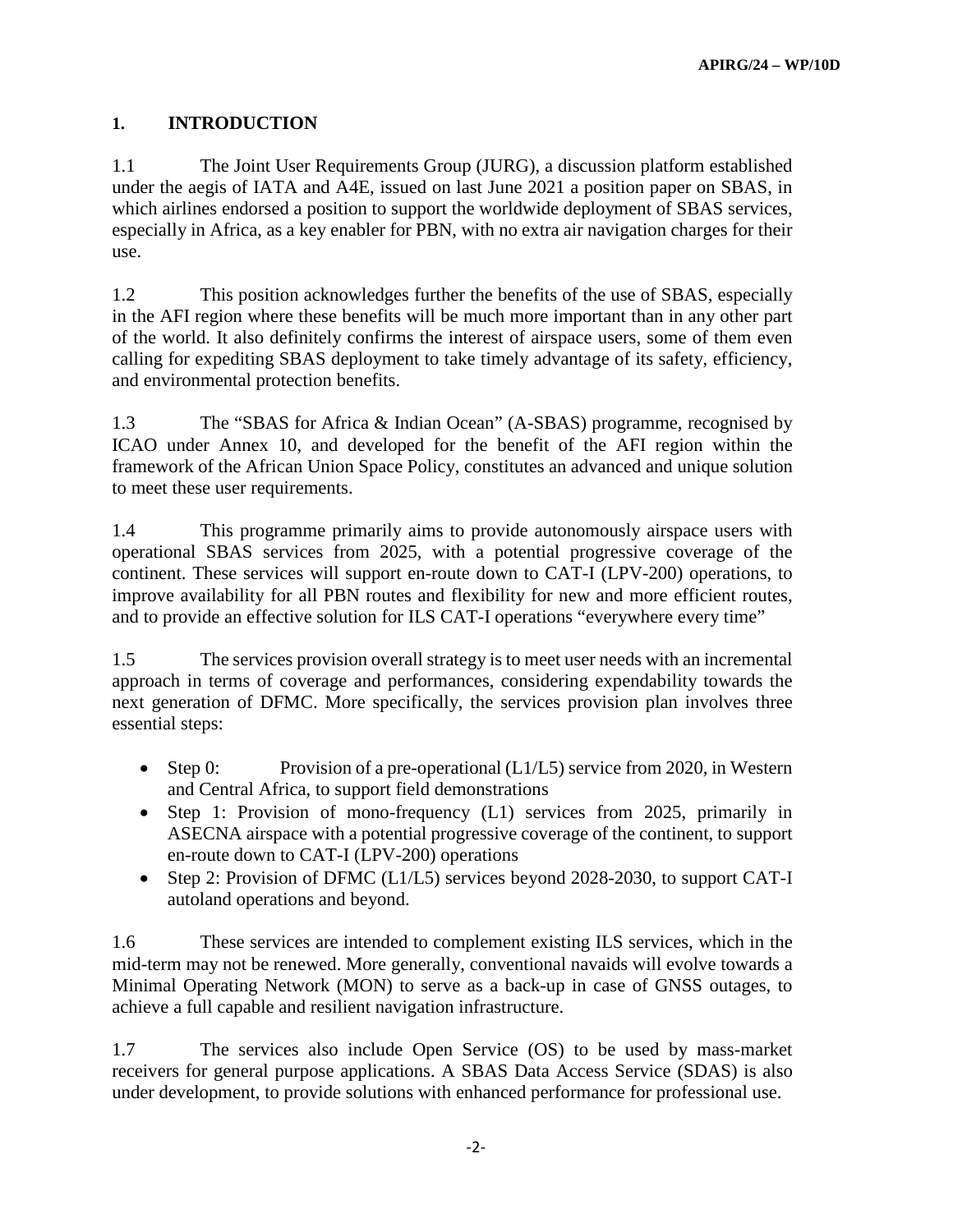#### 1.8 The A-SBAS system development status is to date the following:

- The system missions, including services levels, are endorsed
- The system architecture is defined, and the preliminary design of the system is completed in compliance with the defined architecture
- The progressive services areas and related performances are validated
- The system development and qualification plans are developed, as well as the plan of migration towards DFMC
- The system has been assigned by the U.S Space Force two PRN codes, namely PRN120 and PRN147.
- The system development, deployment and entry into service phases are under procurement, in view of services declaration in 2025
- The pre-operational service provision is effective since September 2020, allowing the conduct of field demonstrations, and of advanced studies in support to the standardisation

1.9 These achievements together with the status of consultations with some airspace users and aircraft manufacturers on the services adoption are presented hereunder.

#### **2. A-SBAS SYSTEM DEVELOPMENT**

2.1 The A-SBAS System Requirements Review (SRR) and Preliminary Design Review (PDR) were successfully completed by end of 2020. The baseline system architecture, subject of the preliminary design, is dimensioned for L1 services provision (Step 1), and is evolutive to support extension of the services areas for the different service levels. It comprises:

- A network of Navigation Reference Stations (NRS) deployed at various locations to collect GPS and Galileo signals data, with a fine-tuned geographic distribution to optimise the observations of the satellites and the propagation conditions of their signals. The network is scalable to support incremental service areas extension.
- Two Mission Control Centres (MCC) composed of Navigation Processing Systems (NPS) to compute SBAS corrections and associated integrity bounds, and of Centralised Control Systems (CCS) for system control and monitoring
- A least two Navigation Broadcast Stations (NBS) for the uplink of the signal carrying the SBAS messages to the navigation payload of the GEO satellite(s)
- A wide area transport network to ensure data communication between the various sub-systems
- A space segment composed of GEO satellite(s)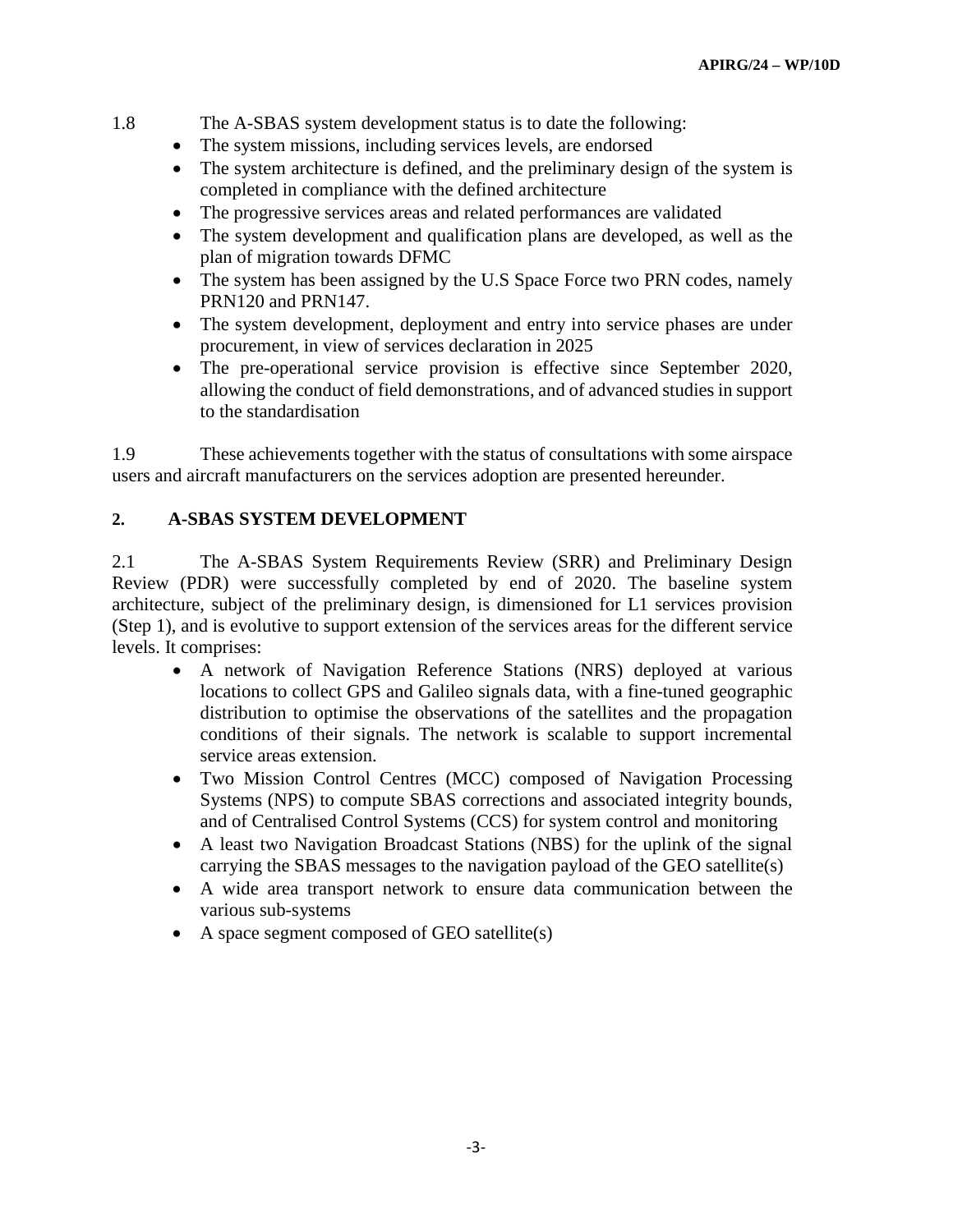

**Figure 1 : Minimal architecture overview**

2.2 The A-SBAS system is designed to ensure integration of up to three GEOs, with corresponding NBS. It is also expandable to support DFMC services provision with the integration of additional and dedicated NPS, without impact on L1 services.

2.3 The L1 services areas for the 2025 timeline and the related performances, validated with an industrial commitment, are the following:



**Figure 2: En-route/NPA availability performance (2025)**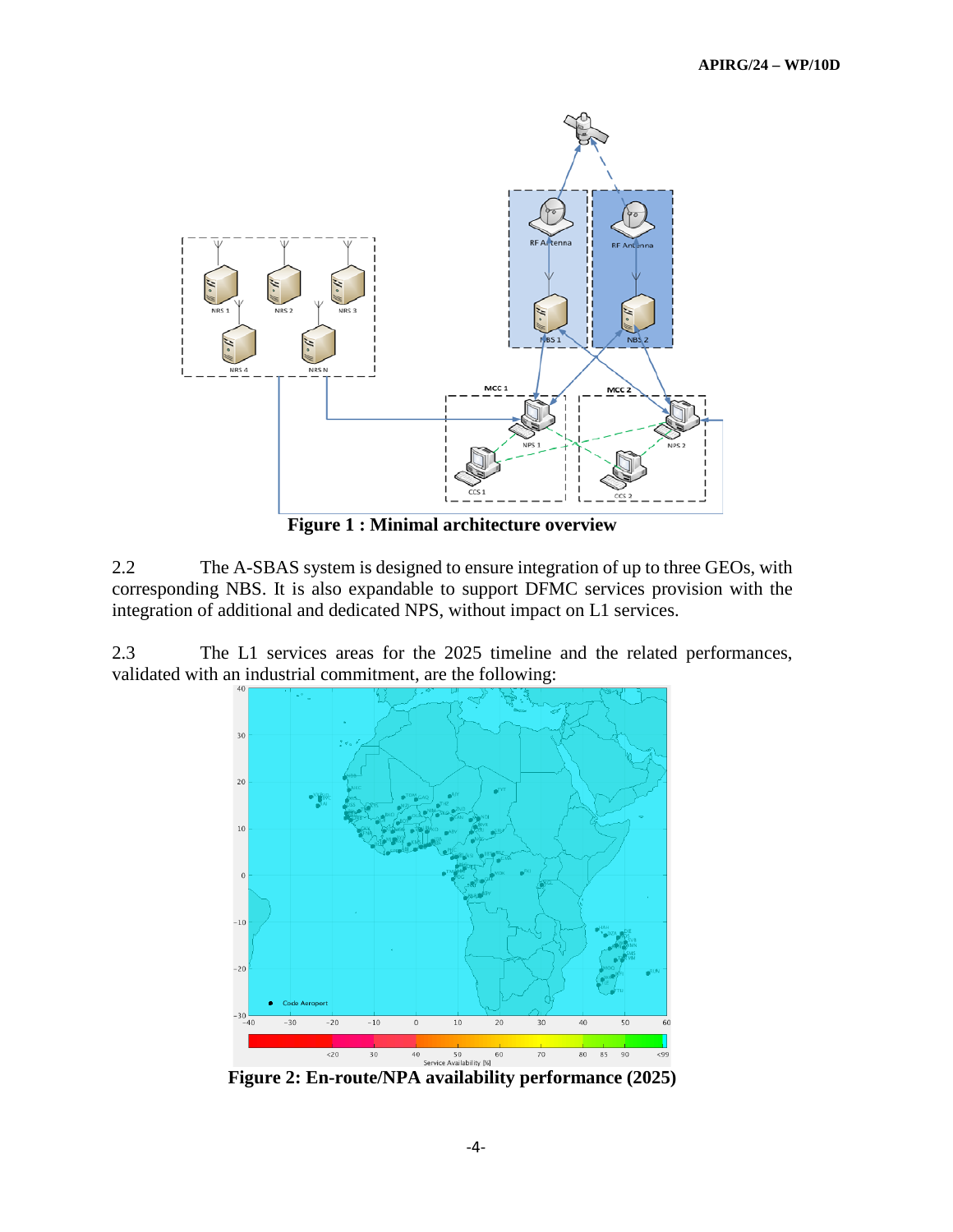

**Figure 3: APV-1 availability performance (2025)** 

2.4 A-SBAS has been assigned by the U.S. Space Force two PRN codes, namely PRN120 and PRN147:

<https://www.gps.gov/technical/prn-codes/L1-CA-PRN-code-assignments-2021-Jun.pdf>

2.5 These codes are required for the broadcast through the GEO satellites of the SBAS signal-in-space. More general information on PRN codes can be found here: <https://www.gps.gov/technical/prn-codes/>

2.6 The next steps will aim to proceed to the development, deployment, qualification, entry into service and initial operations of the A-SBAS system. The industrial activities in this regard are under procurement with a scheduled start in early 2022, in view of completion by 2025 to issue services declaration.

## **3. A-SBAS PRE-OPERATIONAL SERVICE**

3.1 First essential step of the A-SBAS services provision plan (Step 0), the SBAS pre-operational service broadcast is effective on L1 since September 2020, with full compliance to ICAO SARPs and RTCA DO-229 MOPS provisions.

3.2 The L1 signal-in-space is generated and broadcasted from a test-bed infrastructure composed of:

- the network of SAGAIE GNSS stations, heritage of the SAGAIE project of ionosphere characterisation, completed by additional stations
- a representative system prototype using advanced correction algorithm and processing set, optimised for the ionospheric conditions in Africa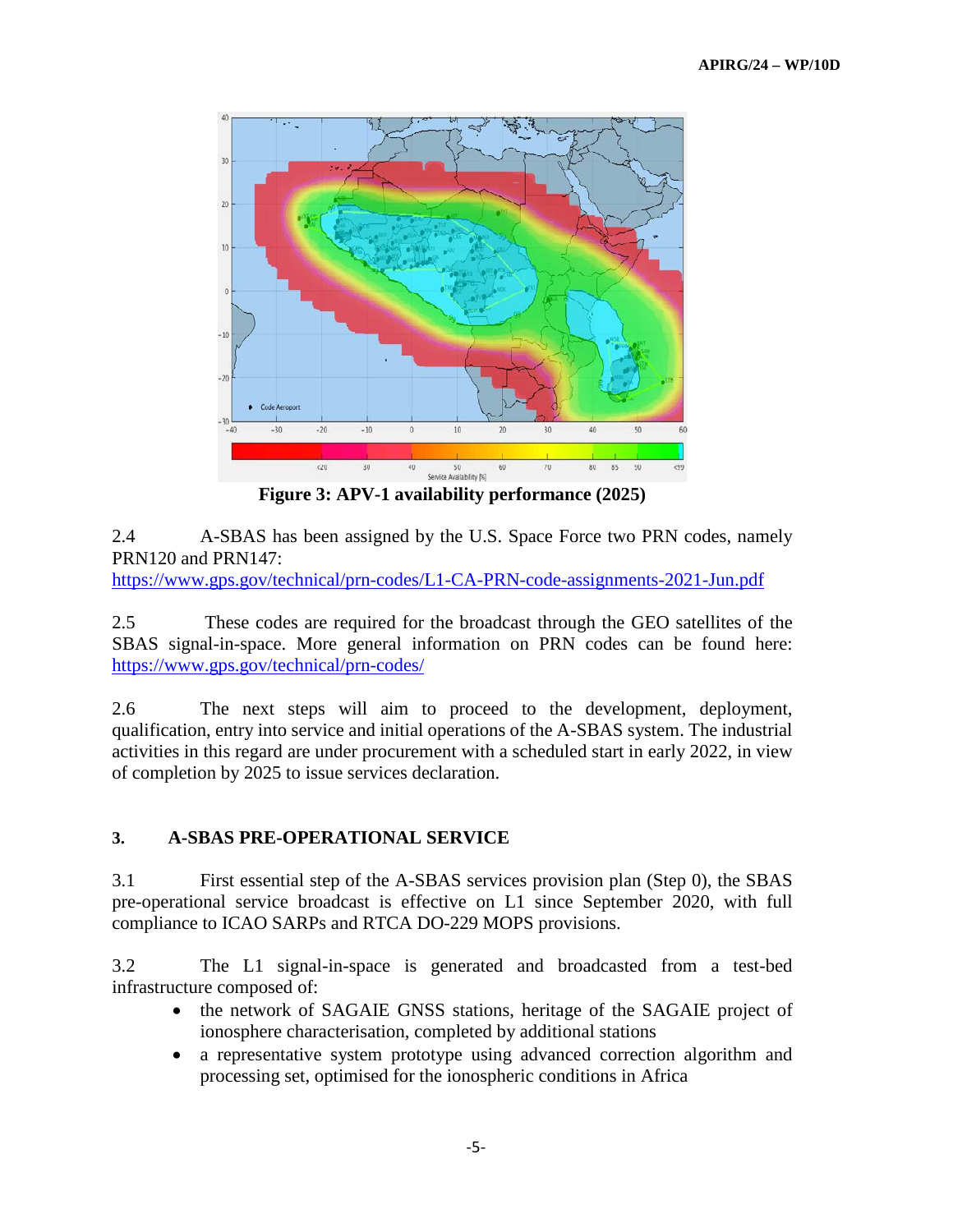• an uplink station deployed in Abuja (Nigeria) and the navigation payload of GEO satellite NigComSat-1R, operating under the PRN 147.



**Figure 4: Extended SAGAIE network**



**Figure 5: NigComSat-1R coverage area**

3.3 The observed performances for the APV-1 and OS service levels are very good, considering the limited network of the GNSS stations: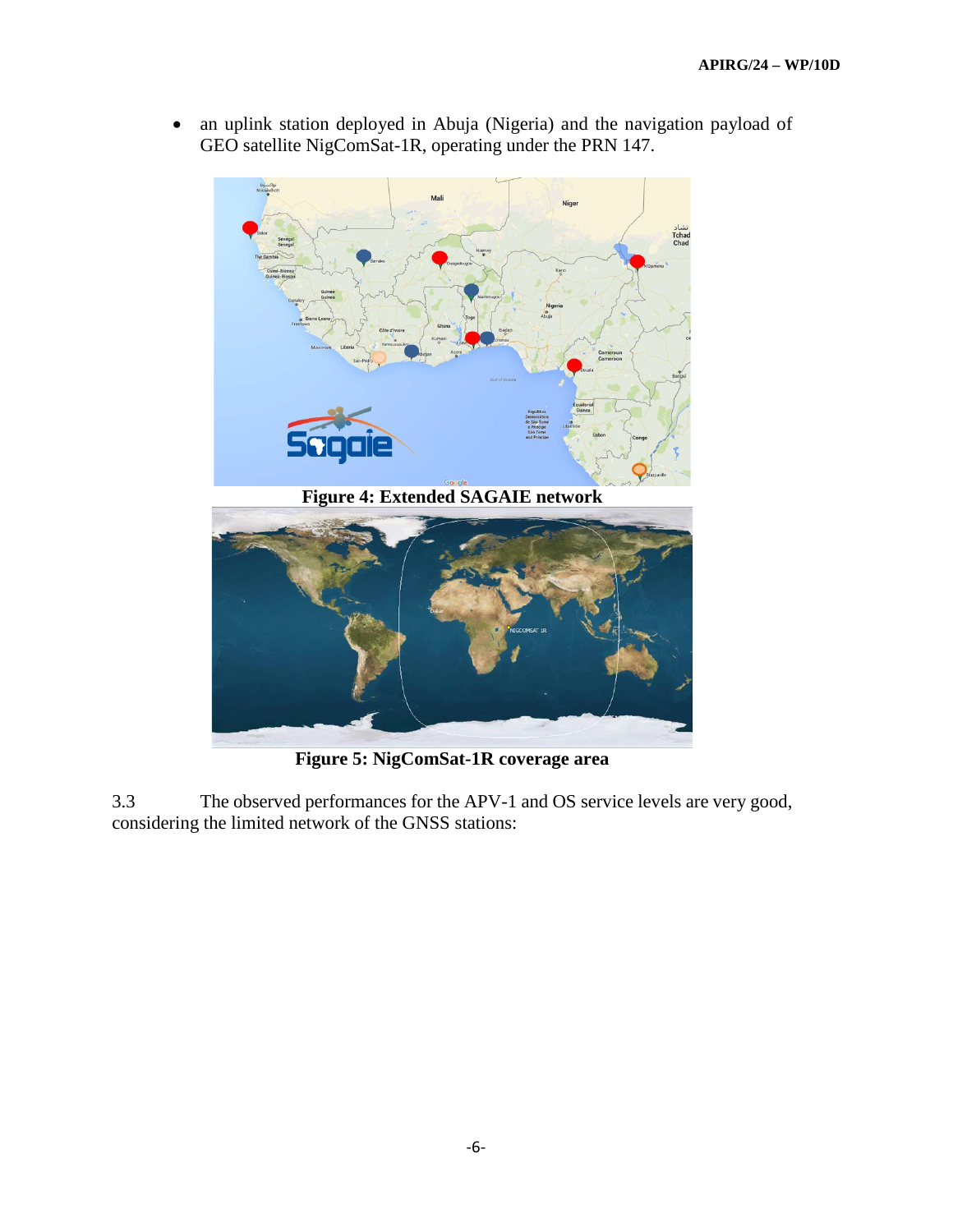

**Figure 7: Pre-operational OS service availability (left: horizontal accuracy 3m@100%, right: vertical accuracy 4m@100%)**

3.4 The testbed also broadcasts an L5 test signal to deliver preliminary ancillary services on this channel.

#### **4. A-SBAS FIELD DEMONSTRATIONS**

4.1 Exploiting the pre-operational APV-1 service on L1, a series of 5 flight demonstrations was carried out on 27<sup>th</sup> January 2021 at Lomé-Tokoin airport (DXXX, Togo) by means of the ASECNA ATR42-300 aircraft, equipped for the occasion by specific receiver and navigation display, to fly the approach and landing LPV procedure designed for RWY 22.



**Figure 8: ASECNA ATR42-300 aircraft**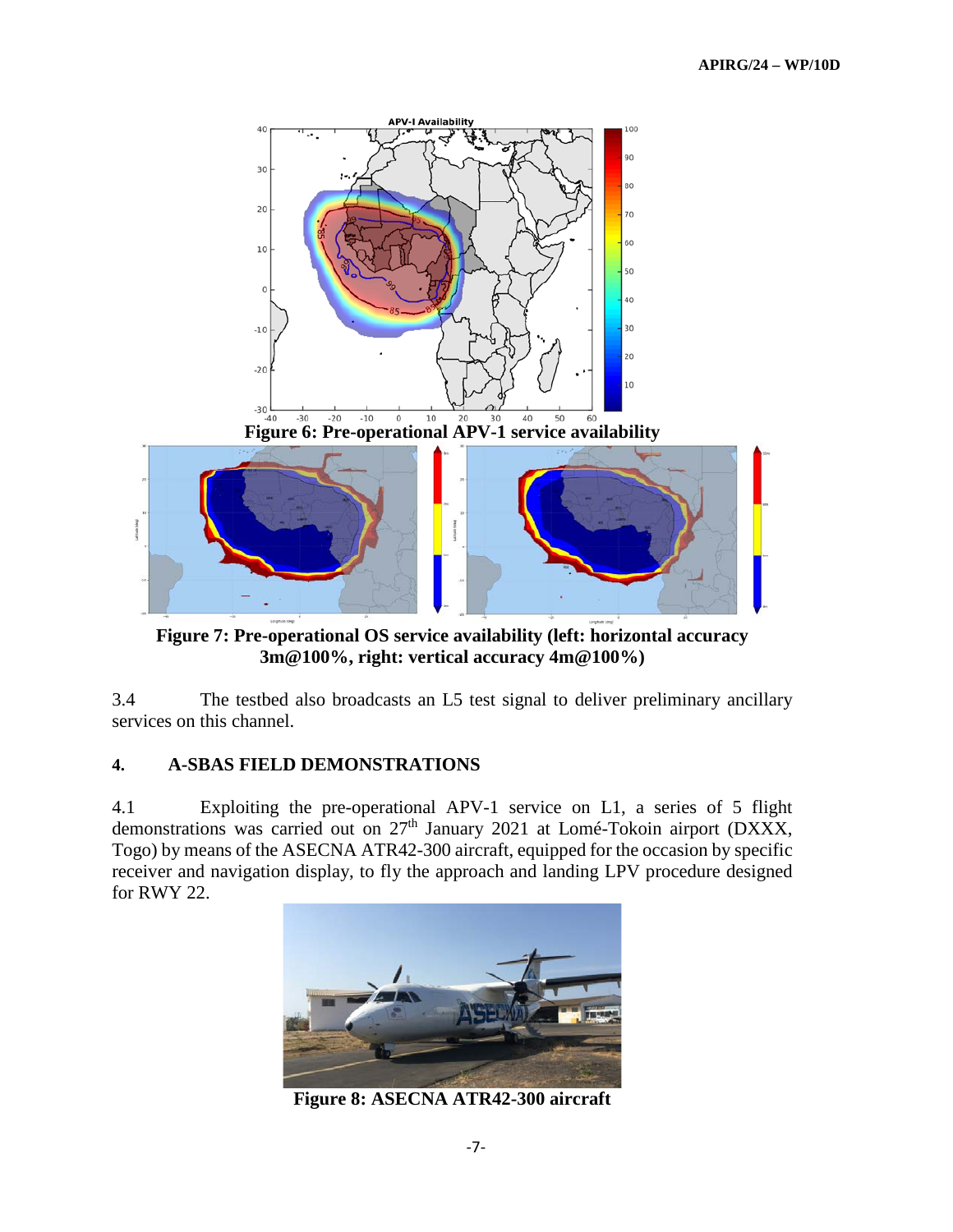

**Figure 9: Flight deck equipped with navigation display for SBAS demo flight**

4.2 These demonstrations showed in real configuration the technical performances of the signal and validated the testbed from an end-to-end perspective.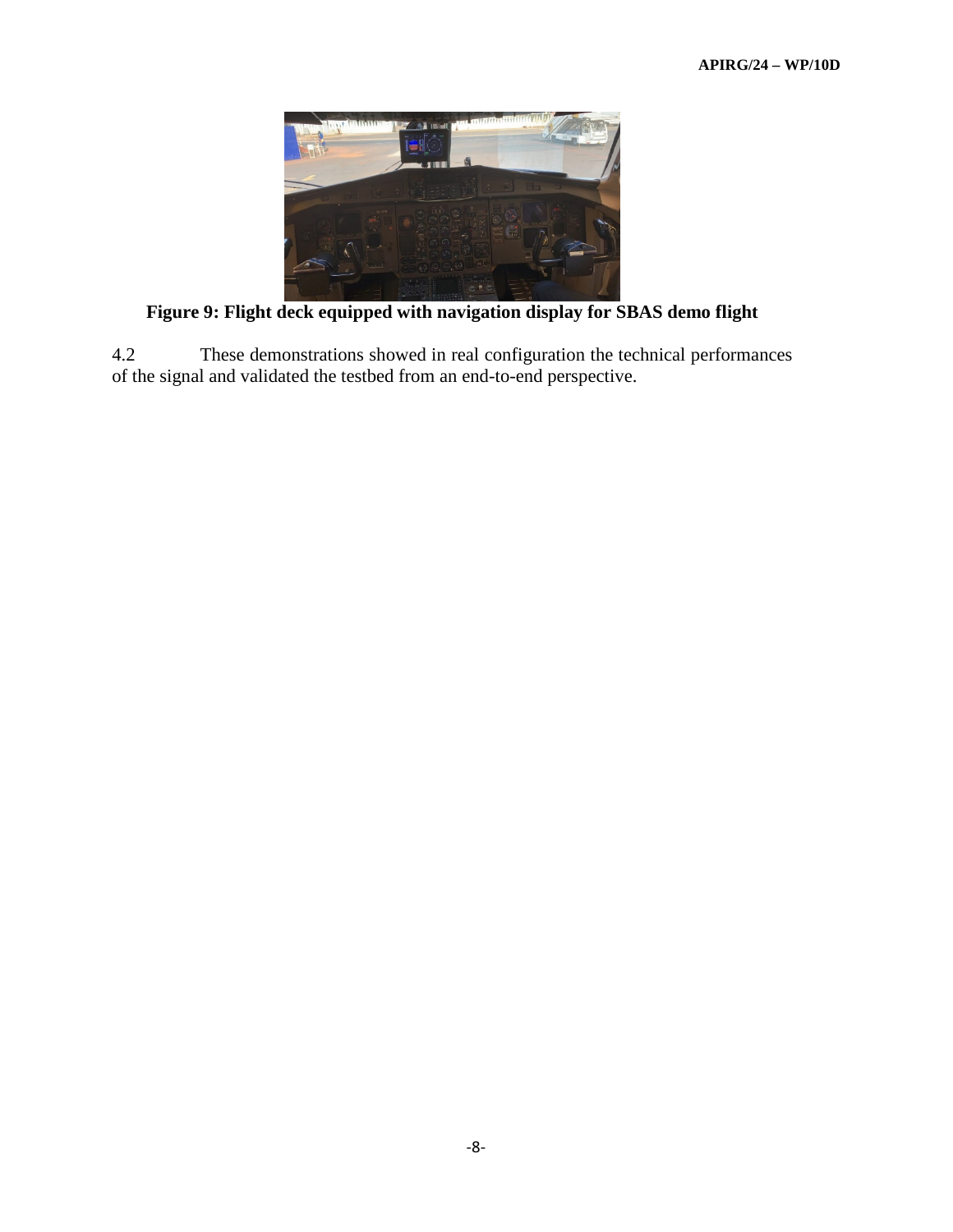

4.3 The recorded flight path for the above landing scenario is the following:

**Figure 10: Recorded flight path vs. procedure chart**

4.4 These results confirmed on the field the quality of the pre-operational signal on L1, and thereby the adequacy of the developed ionospheric models and the overall efficiency of the advanced correction algorithm and processing set.

4.5 Beyond technical validation, the demonstrations also provided the opportunity to showcase on the field the benefits of SBAS operations, in terms of safety improvement, operational costs reduction and environmental protection. VIPs and pilots from ASKY and Air Côte d'Ivoire, embarked for the occasion, provided very positive feedbacks in this regard. A video clip on these demonstrations is available here:

<https://www.youtube.com/watch?v=UGz4xPxTYaU>

4.6 A second series of demonstration was successfully carried out on 2nd June 2021 between Douala and Kribi in Cameroon with an AS365 N3 rotorcraft of Heli-Union. The rotorcraft performed a low-altitude two-way demonstration flight along a low-level route (LLR) linking two point-in-space (PinS) approaches (with LNAV an LPV minima) to the Douala airport and a point near the oil platforms off the Kribi coast.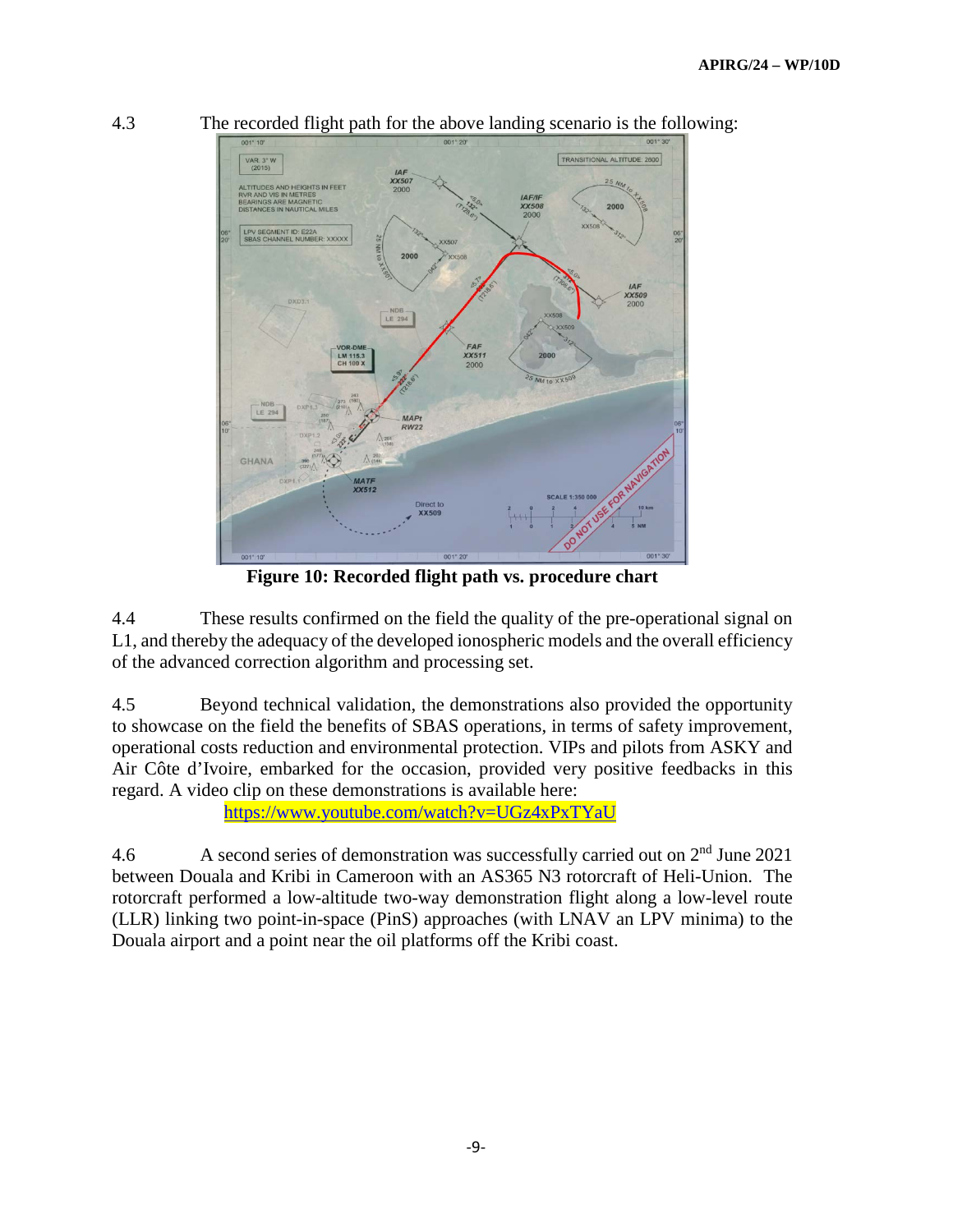

Figure 11: Heli-Union AS365 N3 rotorcra



**Figure 12: Flight deck with external navigation display for SBAS demo flight**

4.7 Good feedback of this demonstration flight was delivered by the rotorcraft operator and pilots with respect to the capability to perform all weather conditions operations.

4.8 Finally, two demonstrations on ancillary services (beyond aviation) were successfully performed on July 7 and 8, 2021 at Brazzaville (Congo), with the preoperational A-SBAS L5 signal providing SBAS open service.

4.9 The first one concerned the Emergency Warning Service (EWS) via satellite and showed the system's ability to broadcast a warning message via the A-SBAS signal to mobile phones, without requiring a terrestrial network. This service sends an emergency message to the populations concerned, providing information on the type of danger and instructions to be followed.

4.10 The second one was related to the Precise Point Positioning (PPP) application with close-to-market prototype user terminal and entailed the transmission of GNSS corrections based on the A-SBAS pre-operational signal.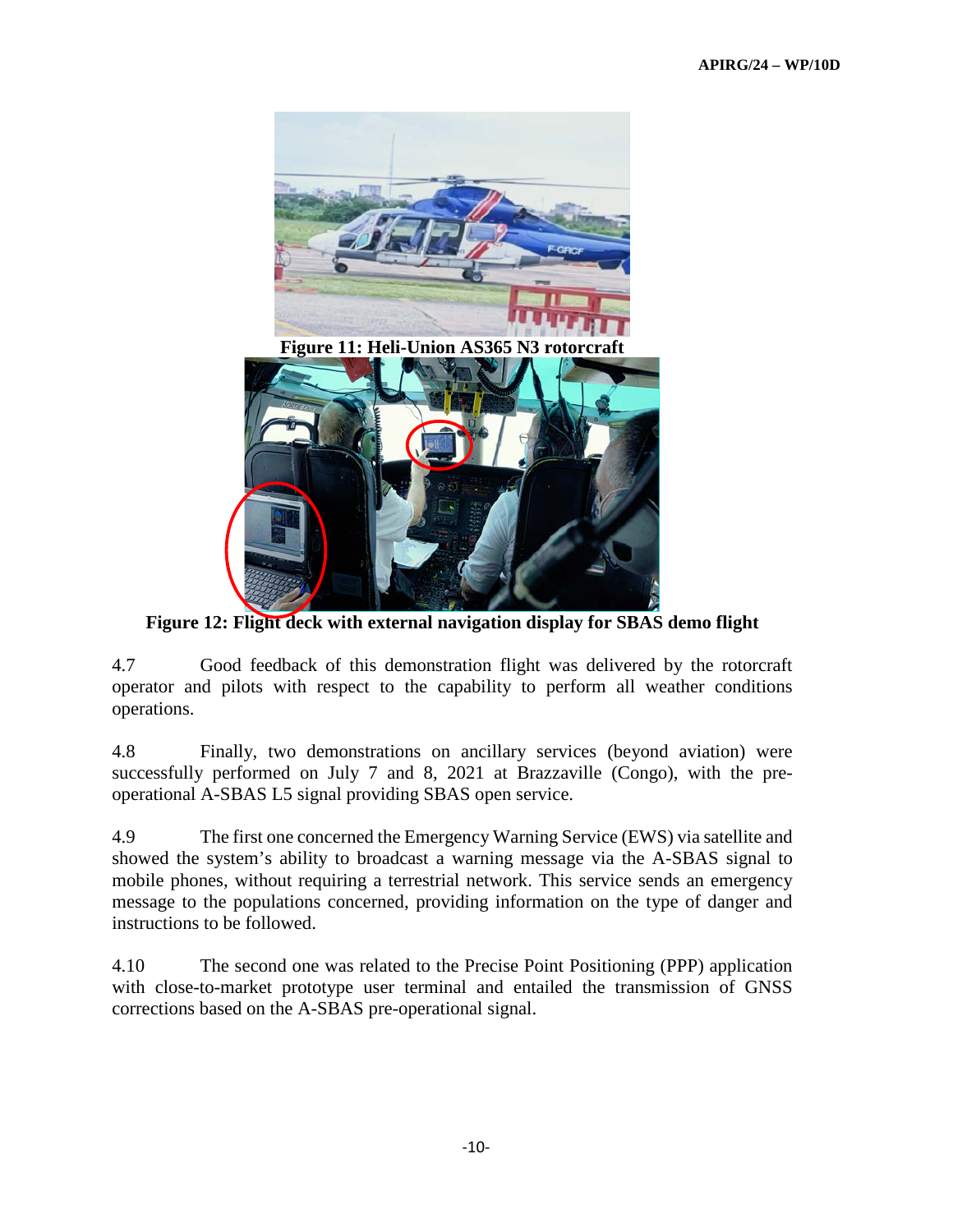## **5. SUPPORT TO STANDARDISATION**

5.1 The A-SBAS test-bed capability allows the conduct of advanced technical studies, which supports the standardisation efforts at ICAO, EUROCAE and RTCA levels, with a unique and valuable contribution due to its specific geographic position.

5.2 The flagship study undertaken in this frame is the assessment of the robustness of certified (i.e. MOPS compliant) airborne receiver against ionospheric scintillations. The data collected through the testbed are used to feed MOPS receivers with signals impacted by severe scintillations, and to assess the performances of the computed positions. The initial outcomes of this study, still on going, shows that GPS signals are properly processed by the receivers despite the adverse conditions, and that A-SBAS corrections will significantly improve the performances.

5.3 The outcomes are also used in contribution to the development, by ICAO NSP and MET panels, of guidance to flight crew on the operational use of Space Weather (SW) GNSS advisories (issued by the ICAO SW Information Centres).

5.4 They also support the development of DFMC MOPS by EUROCAE and RTCA, and the on-going update of the GNSS Manual (Doc. 9849) by the ICAO NSP.

#### **6. A-SBAS SERVICES ADOPTION**

6.1 A-SBAS services provision, as other SBAS in the world, will not introduce any extra air navigation charges, in line with the airlines' expectation reminded in the JURG position paper. The community of users not yet interested in the use of A-SBAS will not be penalised by SBAS operations, as existing navigation services will continue to be delivered and no mandatory equipage will be applied.

6.2 As part of the user adoption process, an Outreach event on "SBAS in aviation in Africa" was organised, in conjunction with the SatNav in Africa Joint Programme Office (JPO) on 28-29 January 2021, in the wake of the Lomé flight demonstrations. This event, held virtually, gathered more than 450 participants from all over the world, representing more than 30 airlines, key aircraft/avionics manufacturers (Airbus, Boeing, Embraer, ATR, Collins Aerospace, CMC Electronics), civil aviation authorities, SBAS providers (FAA, European Commission, …) and other aviation stakeholders. It was very successful with regards to its objective to develop a multilateral dialogue to accelerate user adoption and penetration of SBAS services, even beyond Africa. It also showed that avionics solutions are more and more available at lower cost, and that a growing number of airlines are adopting SBAS.

6.3 In the same vein, a set a business/economic studies on the use of A-SBAS services are on-going with partner airlines. A recent CBA developed with Air France, with the support of the SatNav in Africa JPO, assessed the business opportunity related to their future SBAS operations in sub-Saharan Africa with very positive results in terms of net profits and return of investment. In addition, individual business cases were developed with